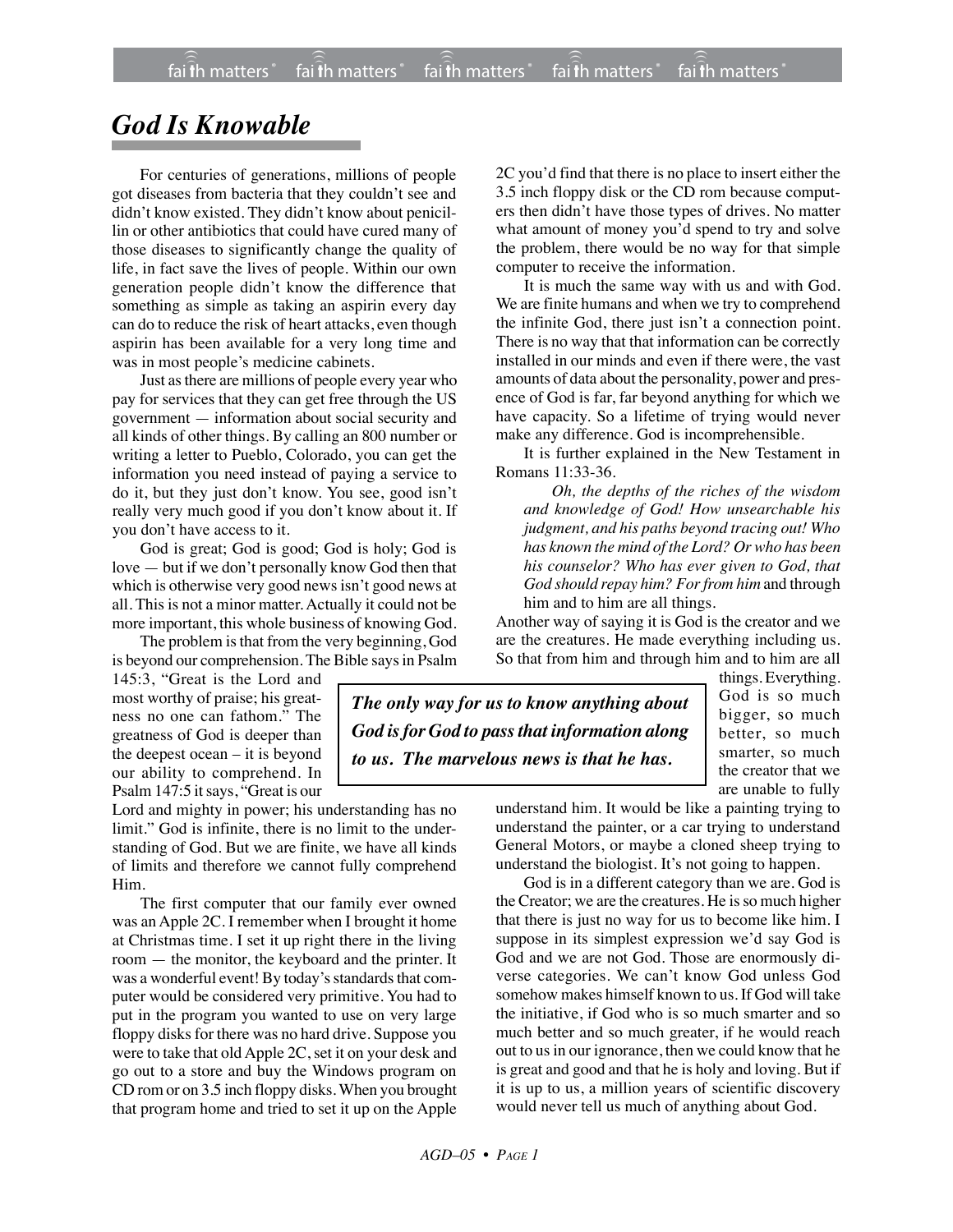In scientific research, human scientists, in a sense, stand above the object that is being researched whether that object is a virus or a volcano or some distant galaxy that is studied through a telescope. We can rightly use that method to discover all kinds of information and to get all types of knowledge about the world and the universe around us. But that methodology does not work with a God who is superior to us. It is a method that does not work up the chain. So just as a virus cannot study and discover a physician or a piece of space debris cannot study about an astronomer or an astrophysicist, so we cannot discover and learn about God on our own because he is distantly superior. The only way for us to know anything about God is for God to pass that information along to us.

The marvelous news is that he has. He has done this essentially through three different channels: through creation, through Jesus and through the Bible. Psalm 19:1 explains, "The heavens declare the glory of God; the skies proclaim the work of his hands." That is to say that if we take a good look at the world around us — the galaxies, the heavens above us that we can learn a great deal about who God is as well as about what he has created.

There is more detail that is given in the New Testament. In Romans 1:19-20 we read, "Since the creation of the world God's invisible qualities — his eternal power and divine nature — have been clearly seen, being understood from what has been made." Paul is saying that we can look at creation and find out things about God that would otherwise be invisible. We can learn about and know about God through an exploration and study of what he has created.

Let's suppose that we presented the works of three artists: on the left you have one of the works of Michelangelo, in the center a work by Picasso and to the right one of the works of Charles Schultz. You are going to compare these three different works. To the one extreme you have Michelangelo's Moses or David and to the other extreme you have Charles Schultz' Charlie Brown or Linus. If you just looked at the artwork that was drawn or sculpted and knew nothing about the artist, you could tell a lot. You could tell there is a big difference between Michelangelo and Picasso. You could tell that there is a huge difference between Michelangelo and Charles Schultz. You would be able to tell invisible things about them from the artwork which they created.

We also can tell invisible things about God from the creation that we study and explore. Among the things that we can learn are about God's eternal power and even about his divine nature.

I want to insert here a sort of side bar or diversion. In the history of modern scientific discovery (if you count the beginning of the scientific age somewhere around the period of the Renaissance) if you look at its foundations, you would see that initially scientists set out to discover the world so that they could know God. There was a direct attachment, an underlying assumption or presupposition there. They felt that the more there was exploration of medicine, biology or botany — or any of the sciences — the more we were tapping into the marvels of what God has done and the more we would understand about him.

There are many scientists today who have exactly the same approach — awed by all of the information, data, creativity and marvels of the world in which we live — and therefore understanding God all the more. Unfortunately, there are many who have tried to remove God as the cornerstone and basis of scientific discovery. Then science itself becomes God or it becomes an end all of its own, which is rather circular if not absurd. How much better it is to be able to say that here is the creation that God has provided as a means of revealing himself. But it is kind of a good news/bad news piece of information. For once we get this information, what will we do with it? It's not enough by itself.

I suppose you might say it is a little bit like having some terrible disease and seeing on television that there is a clinic somewhere that has a therapy that will cure your disease. The problem is they never give the address. No matter who you call, no matter what you do, you can never get additional information. All you know is what you saw on the television. It's like seeing the medicine behind the glass of the pharmacy window. No matter how hard you bang, no matter how far you reach, it is always inaccessible to you.

The information about God, the knowledge of God, that comes through creation is good. It is wonderful, but it falls terribly short because it is simply intellectual knowledge and has no experiential benefit, no transforming power.

But then comes Jesus. And that of course is what the gospel, the good news, is all about. John 1:18 says, "No one has ever seen God" but Jesus has made him known. Or Hebrews 1:1-2, "In the past God spoke to our forefathers through the prophets many times and in various ways, but in these last days he has spoken to us by his Son, whom he appointed heir of all things, and through whom he made the universe." So God started out with nature and creation. He spoke through prophets who then passed his message along. But the apex, the best of all, is Jesus. He sent Jesus. Hebrews 1 explains that this Jesus was the one who through God the Father created the world in the first place, so there is a link. A link between God's revelation in cre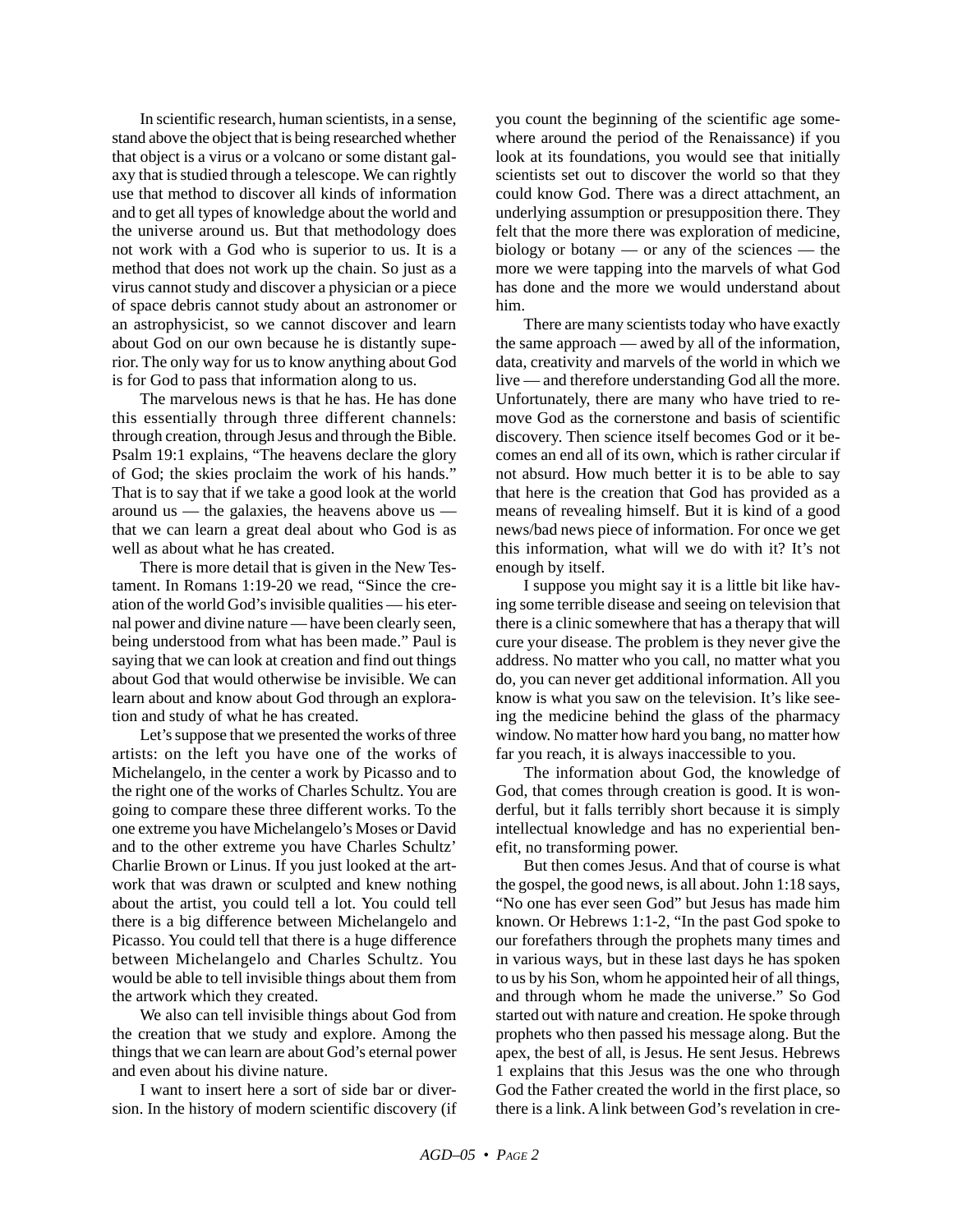ation and God's revelation in Jesus. God sent his son and he is fully God, so that when we hear Jesus, we hear God. When we experience Jesus, we experience God. When we learn about Jesus, it is God that we are learning about. God has become human so that we can know him.

It is like the botanist becoming a plant. It's like the astrophysicist becoming a piece of space debris. God, in the person of Jesus Christ, became human so that we can know him. We're talking about the availability through Jesus of an eternal supernatural connection with God. Not just information at a distance, but close-up and personal and eternal.

Some Christians use the terminology of having a personal relationship with Jesus Christ. A relationship as real, as personal, as intimate, as with any other person and even more so. But it is not with some distant person of ancient history, it is with Jesus who is alive today and is still God. We can, through faith, have a connection with him that is present and powerful; it is real and it is a means of knowing God — infinitely knowing God. Personally knowing God.

The third way in which God has revealed himself, in addition to creation and Jesus Christ, is the Bible. The Bible is God's official record of his self revelation throughout history. So the Bible explains something that we could not have otherwise experienced. That is the fact that in the beginning God created the heavens and the earth. God did it. He made the creation. But we weren't there so he gave us a record so we would know.

God spoke audibly to Moses and gave him the 10 commandments and other great revelations about God.

But we weren't there, we weren't even alive, so we have the record in the Bible. That God sent his only son to show us who God is and

what God is like. That he was born in Bethlehem, grew to maturity and performed tremendous miracles. That he lived a perfect life. That He died on the cross to pay for human sin, that he couldn't be kept down. That he rose again to life. Except we weren't there. So we've got a record that comes from God so we would know.

Very near the end of the biography of Jesus, John wrote, "Jesus did many other miraculous signs in the presence of his disciples, which are not recorded in this book. But these are written that you may believe that Jesus is the Christ, the Son of God, and that by believing you may have life in his name." (John 20:30- 31) These things are written so that we can have eternal life. God chose to reveal himself so that we could personally know him.

Now I realize that there are some of us who say,

"As good as all that is, I wish that God would talk to me now the way he talked to people then. I mean, it is not that I don't see God in creation. It is not that I don't love Jesus Christ as my Savior or that I don't read the Bible, but there are times that I just don't know what to do. There are decisions I've got to make. I've asked God to actually talk to me out loud so that I would know for sure that it was God.

Sometimes we hear someone say, "God spoke to me." You say, "Did he talk with you out loud?" "No, he didn't say it out loud, but I'm sure it was God who actually talked to me." And sometimes those who report new revelations from God, which are not in the Bible, claim these revelations are to be obeyed as surely as if they were written in the Bible. What are we supposed to think of that? How do we deal with that?

First of all, we need to be sure that we are clear on God being the initiator. It is God who reveals himself to us. It is God who is the subject and we are the object. So let us never imagine that simply because we want to hear something, that God therefore is obligated to speak to us. When you read the accounts within the Bible of God's direct revelation to people, many times they were caught completely by surprise. There were times when they didn't even want to listen to God, as was the case with Samuel in the Old Testament. He had no idea who was talking. He had to go and ask someone else. It was God who took the initiative.

Let us be sure we understand our right place and our right relationship with God. It is God who is the revealer; it is God who is the initiator; it is the God

> who then gives the information to us. It is based upon God's desire to speak more than it is based upon our desire to hear.

Certainly it is possible for people today to hear from God, but let us never think that anything that we understand to be from God is on the same level as the revelation of God through his creation or through his Son or through his scripture. Rather, let us put it in a category where the Holy Spirit, whom the Bible teaches lives within every Christian, influences us in accordance with that connection, that knowledge, that intimacy we have with him as well as through the Bible.

We must be very clear in our understanding that we have sufficient revelation from God in what he has already given to us. We have 100% of everything we need to know for faith and practice in Jesus Christ and in the Bible. It is not as if God has left us hanging there with some shortage of information that we need.

*God chose to reveal himself so that we could personally know him. .*